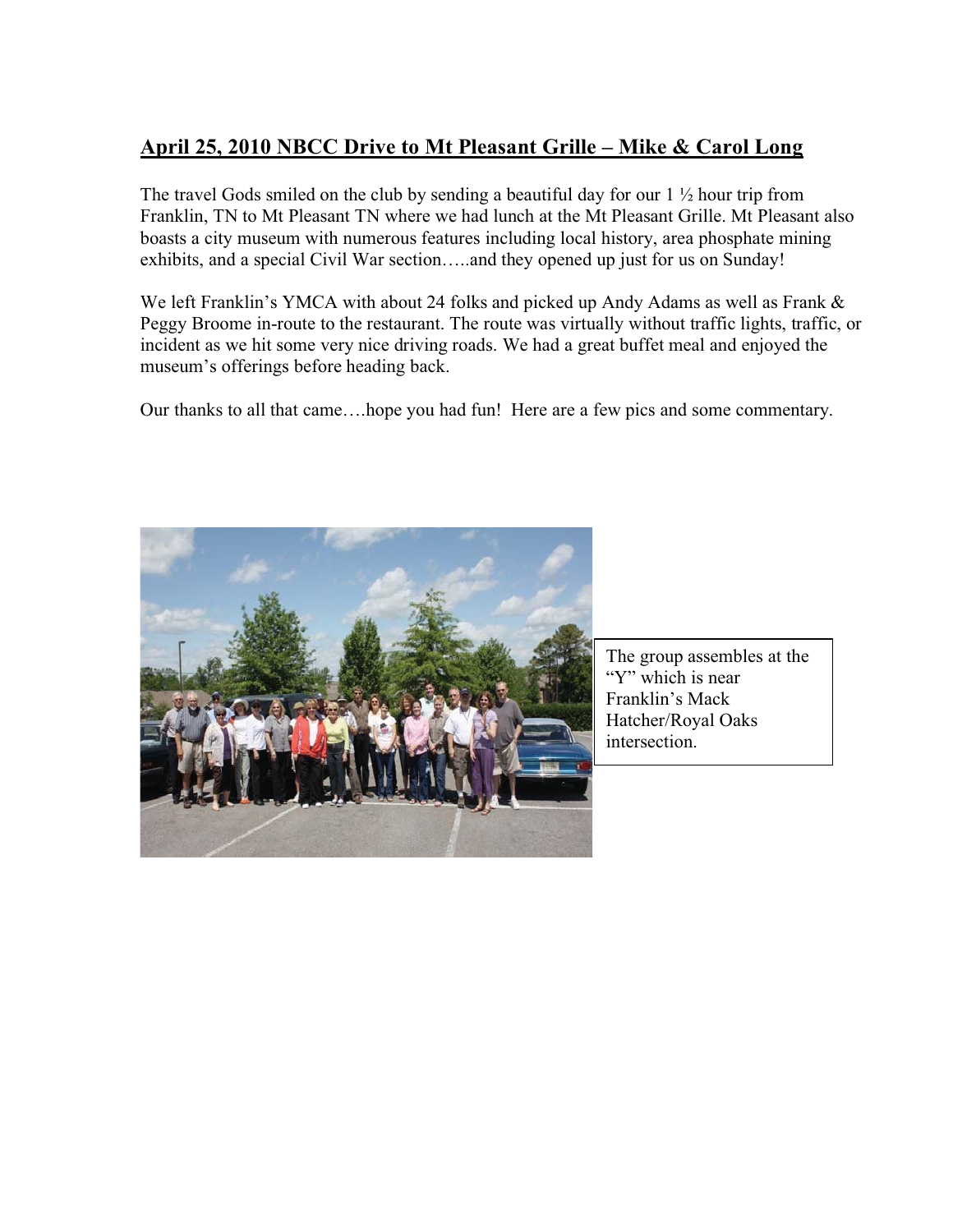

Lots of fun Brit cars for the trip....and a couple<br>...uh...Hondas?

If this isn't Bugeye country,<br>I don't think it exists. The<br>front view surely showed<br>the car smiling!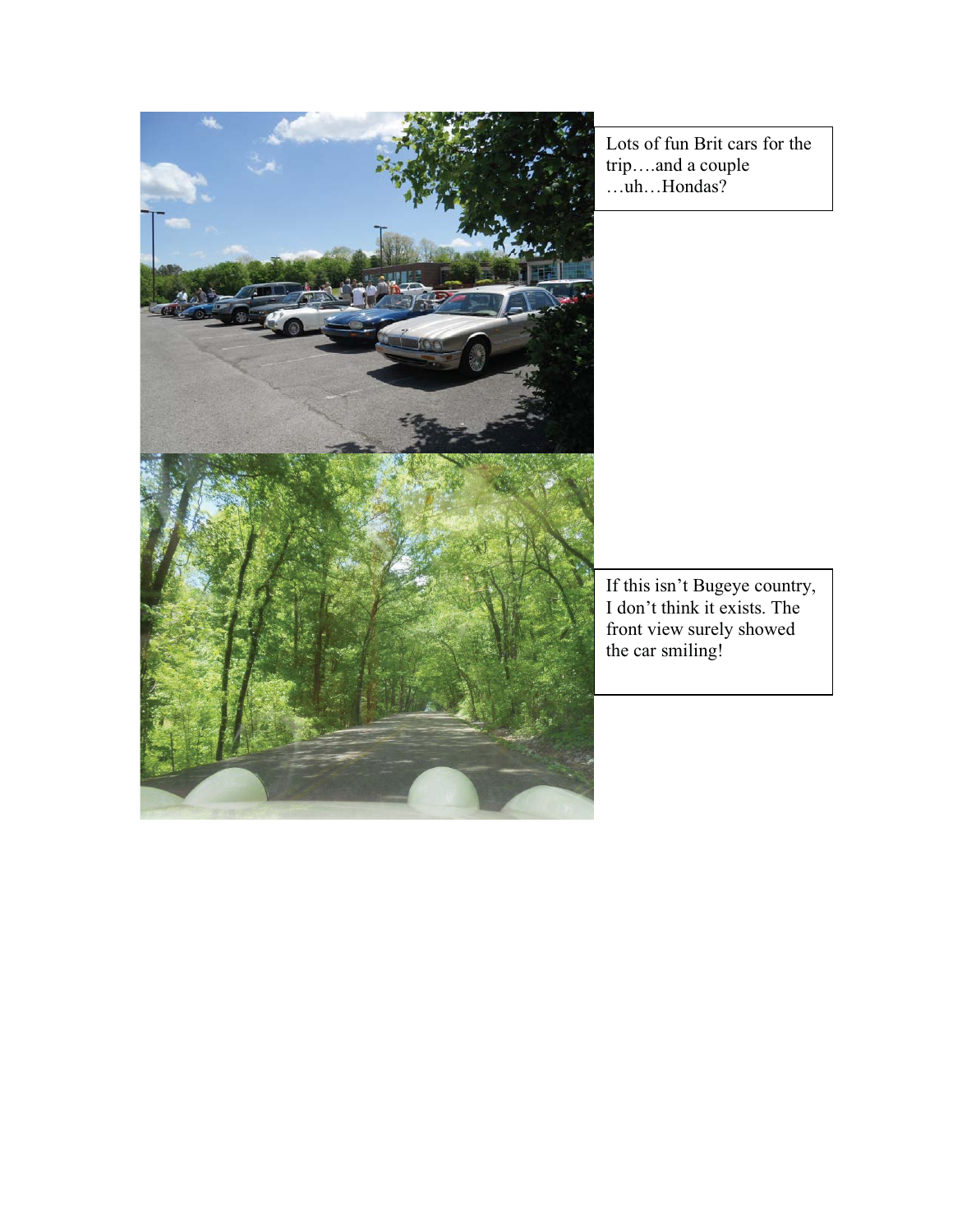

Did I mention it was a beautiful day?

Most of the crew….too many Sunday drivers lagging somewhere back there.

We pretty much took over the city square….and tried to be civil as the police are just across the way!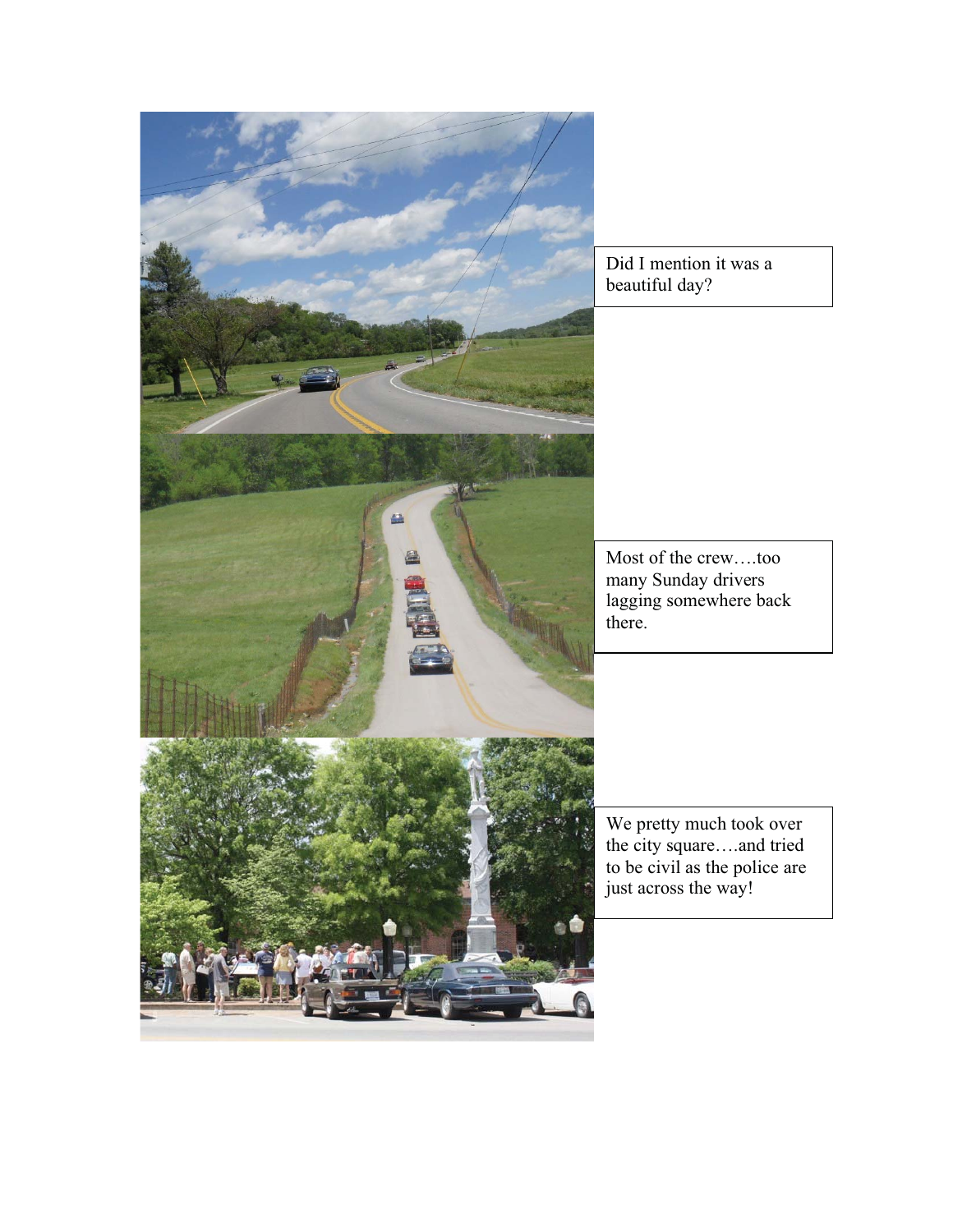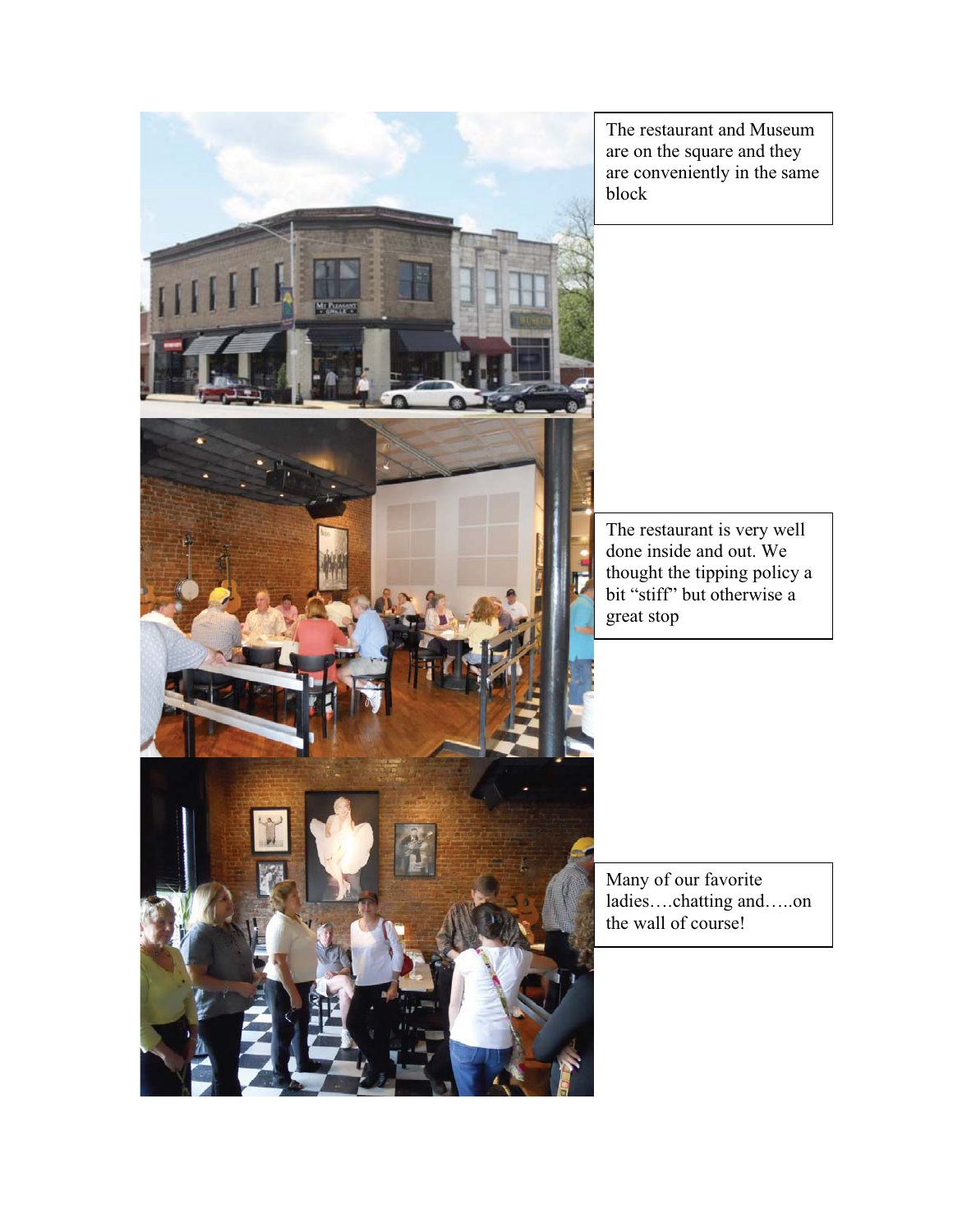

Oddly the museum even had a recreation of JD's original shop. Who knew he first started a Connestoga Wagon Club!?!?

Eagle-eyed JD spotted a vagrant snapper strolling drunkenly from the PUB's door.

Carol Long immediately investigated and surrendered with the Turtle when the cops arrived!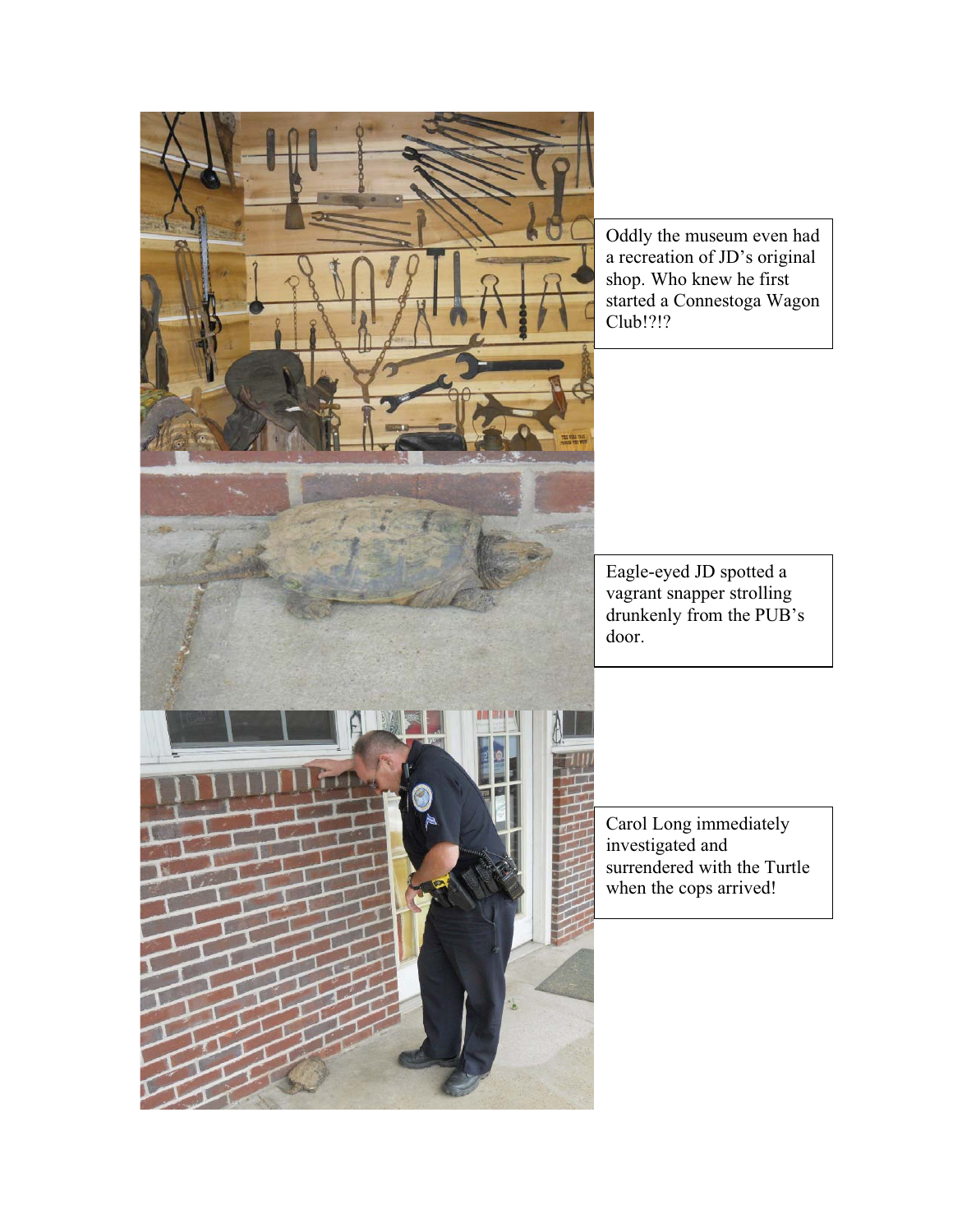

Good news / bad news…the SWAT team had no Tupperware tubs that would accommodate Carol, JD, or Wanda / but the PUB was closed!